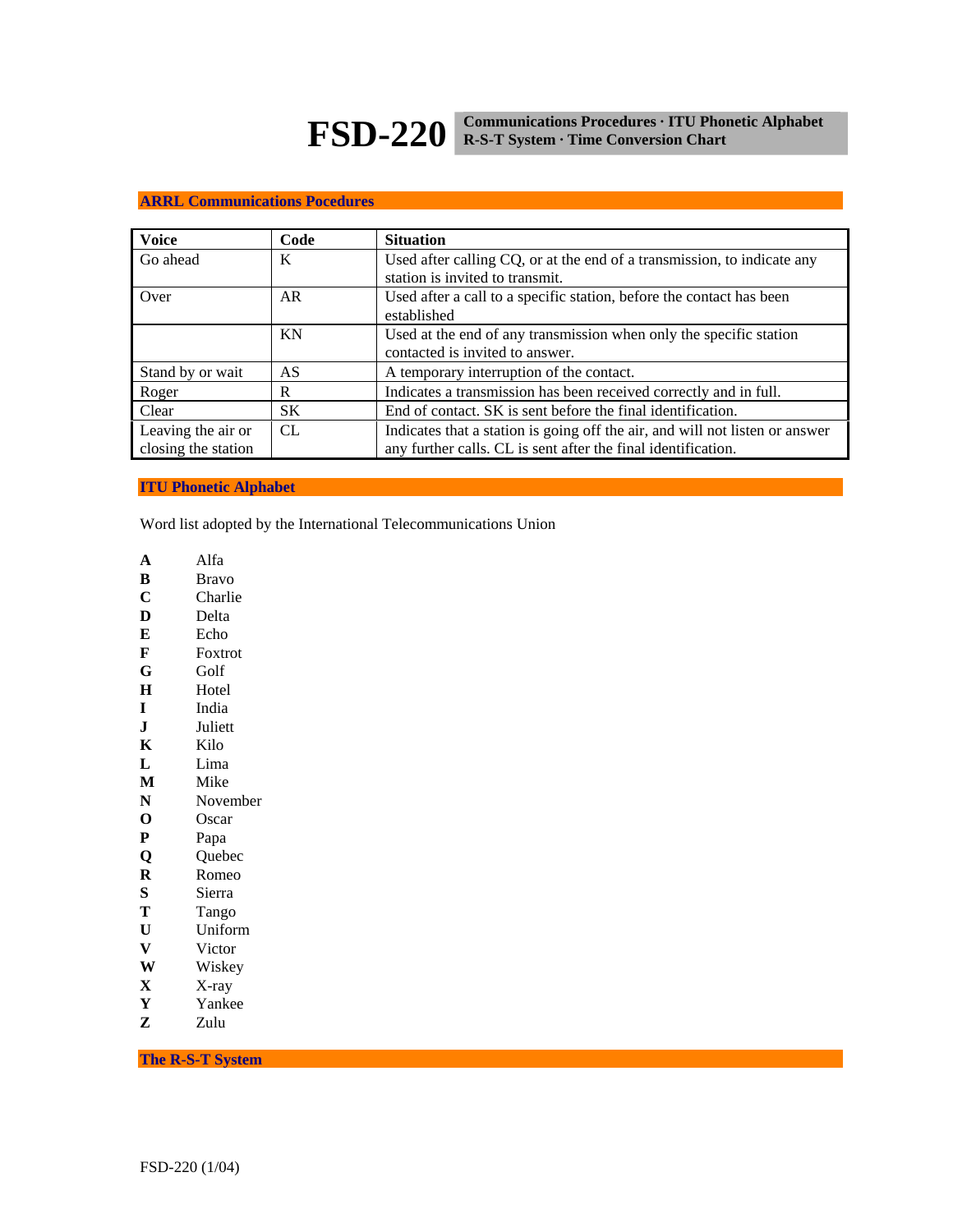## **Readability**

- **1** Unreadable
- **2** Barely readable, occasional words distinguishable.
- **3** Readable with considerable difficulty.
- **4** Readable with practically no difficulty.<br>**5** Perfectly readable
- Perfectly readable.

#### **Signal Strength**

- **1** Faint signals, barely perceptible.
- **2** Very weak signals.
- **3** Weak signals.
- **4** Fair signals.
- **5** Fairly good signals.
- **6** Good signals.
- **7** Moderately strong signals.
- **8** Strong signals.
- **9** Extremely strong signals.

#### **Tone**

- 1 Sixty cycle a.c or less, very rough and broad.
- 2 Very rough a.c., very harsh and broad.
- 3 Rough a.c. tone, rectified but not filtered.
- 4 Rough note, some trace of filtering.
- 5 Filtered rectified a.c. but strongly ripple-modulated.
- 6 Filtered tone, definite trace of ripple modulation.
- 7 Near pure tone, trace of ripple modulation.
- 8 Near perfect tone, slight trace of modulation.
- 9 Perfect tone, no trace of ripple or modulation of any kind.

If the signal has the characteristic steadiness of crystal control, add the letter X to the RST report. If there is a chirp, the letter C may be added to so indicate. Similarly for a click, add K. The above reporting system is used on both cw and voice, leaving out the "tone" report on voice. Turn card over for examples.

## **Time Conversion Chart**

| <b>UTC</b> | <b>EDT/AST</b> | <b>CDT/EST</b> | <b>MDT/CST</b> | <b>PDT/MST</b> | <b>PST</b> |
|------------|----------------|----------------|----------------|----------------|------------|
| $0000*$    | 2000           | 1900           | 1800           | 1700           | 1600       |
| 0100       | 2100           | 2000           | 1900           | 1800           | 1700       |
| 0200       | 2200           | 2100           | 2000           | 1900           | 1800       |
| 0300       | 2300           | 2200           | 2100           | 2000           | 1900       |
| 0400       | $0000*$        | 2300           | 2200           | 2100           | 2000       |
| 0500       | 0100           | $0000*$        | 2300           | 2200           | 2100       |
| 0600       | 0200           | 0100           | $0000*$        | 2300           | 2200       |
| 0700       | 0300           | 0200           | 0100           | $0000*$        | 2300       |
| 0800       | 0400           | 0300           | 0200           | 0100           | $0000*$    |
| 0900       | 0500           | 0400           | 0300           | 0200           | 0100       |
| 1000       | 0600           | 0500           | 0400           | 0300           | 0200       |
| 1100       | 0700           | 0600           | 0500           | 0400           | 0300       |
| 1200       | 0800           | 0700           | 0600           | 0500           | 0400       |
| 1300       | 0900           | 0800           | 0700           | 0600           | 0500       |